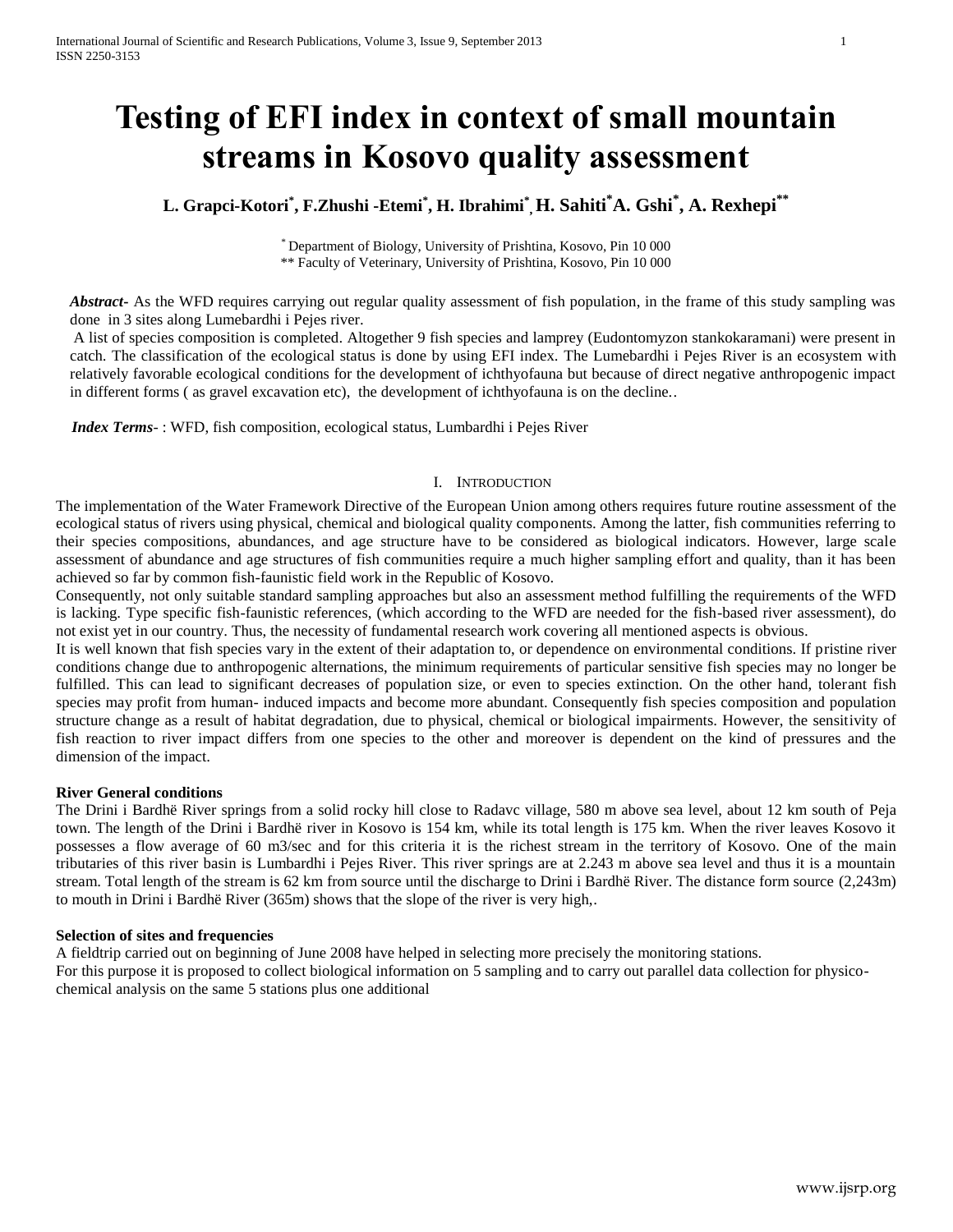The following map summarises the sites location, and the types of analyses that was conducted during this study



*Figure 1. The sites location and the types of analyses*

# II. MATERIAL AND METHODS

As the WFD requires carrying out regular quality assessment of fish population, it is necessary in the future to include such analysis in monitoring networks.

In the frame of this project the sampling was done in 3 sites (1 in June 2008, 2 in September 2008). There was no fish in Station 1 while in station 2 it was impossible to sample due to the lack of water. Station 1 is inside the Peja town and the lack of fish is because of the pollution

The electrofishing is used as sampling method. This is particularly useful method in situation where other techniques, such as netting, may be ineffective due to the nature of habitat. The sites were fished by wading using electrofishing equipment [\(Hans Grassl GmbH\)](http://www.google.com/aclk?sa=L&ai=CL8bB4KArSu-MGIersAbq3uHUB4Cg6G_4pruOC-SIv9IsEAFQx8n4nwVg_J77jfAlyAEBqQILcBBY8bm3PqoEG0_QXxz4oaErGoC8zNgl4GLik7P-PL_APmOmKA&num=1&sig=AGiWqtxFANGY6_P8BUqXCXpM7u-u2s1Gmw&q=http://www.hans-grassl.com/fdEXT!00013424032009164419KAD12%26T%26164419). The wetted width in electrofishing survey varied from 4m to 20m and the size of catchments (upstream of sampling site) was < 100 km2.The altitude varied between 364 m and 1073 m above sea level.

The type of electrical current used during survey is direct current (DC). Direct current (DC) always flows in the same direction and enables positive and negative outputs of a power source to be identified.

#### **Species identification**

Many fishes are certainty identified in the field. However, for verification of their identification and some difficulties, from each fish species examples are preserved and send in laboratory for clarification.

In laboratory the best available keys for identifications are used as European Freshwater Fishes by M. Kottelat and J. Freyhof; Ribe Serbije by P. Simonovic; Slatkovodne Ribe Jugoslavije by T. Vukovic; N.Rakaj Ihtiofauna e Shqiperise.

All fish species are identified to species level. Some of difficulties of species identifications are verified with pictures, published descriptions, known geographic range or have the specimen identified and verified by specialist. Identity of those fish is confirmed further more in IGB.Institute of Inland fisheries and aquaculture

#### **EFI Index calculation**

Currently, different fish based methods are used in Europe. The successful implementation of the WFD depends on the provision of reliable and standardized assessment tools. The European Fish Index (EFI) produced by the FAME-project aimed to develop, evaluate and implement a fish-based assessment method for the ecological status of European rivers to guarantee coherent and standardized monitoring throughout Europe (fame.boku.ac.at).

In our case EFI – index was preliminary tested for ecological classification of the reference locality (in our case in Kuqishte-Lumbardhi i Pejes River). EFI index is not yet calibrated for Kosovar conditions. EFI uses information about the site location (ecoregion, river region) and 12 environmental variables (geology, size, altitude, flow regime, lakes upstream, air temperature, slope, distance from source, wetted width, sampling strategy and method, and fished area) to predict the reference values for fish assemblage. The ecological status is expressed as an index ranging from 1 (high ecological status) to 0 (bad ecological status).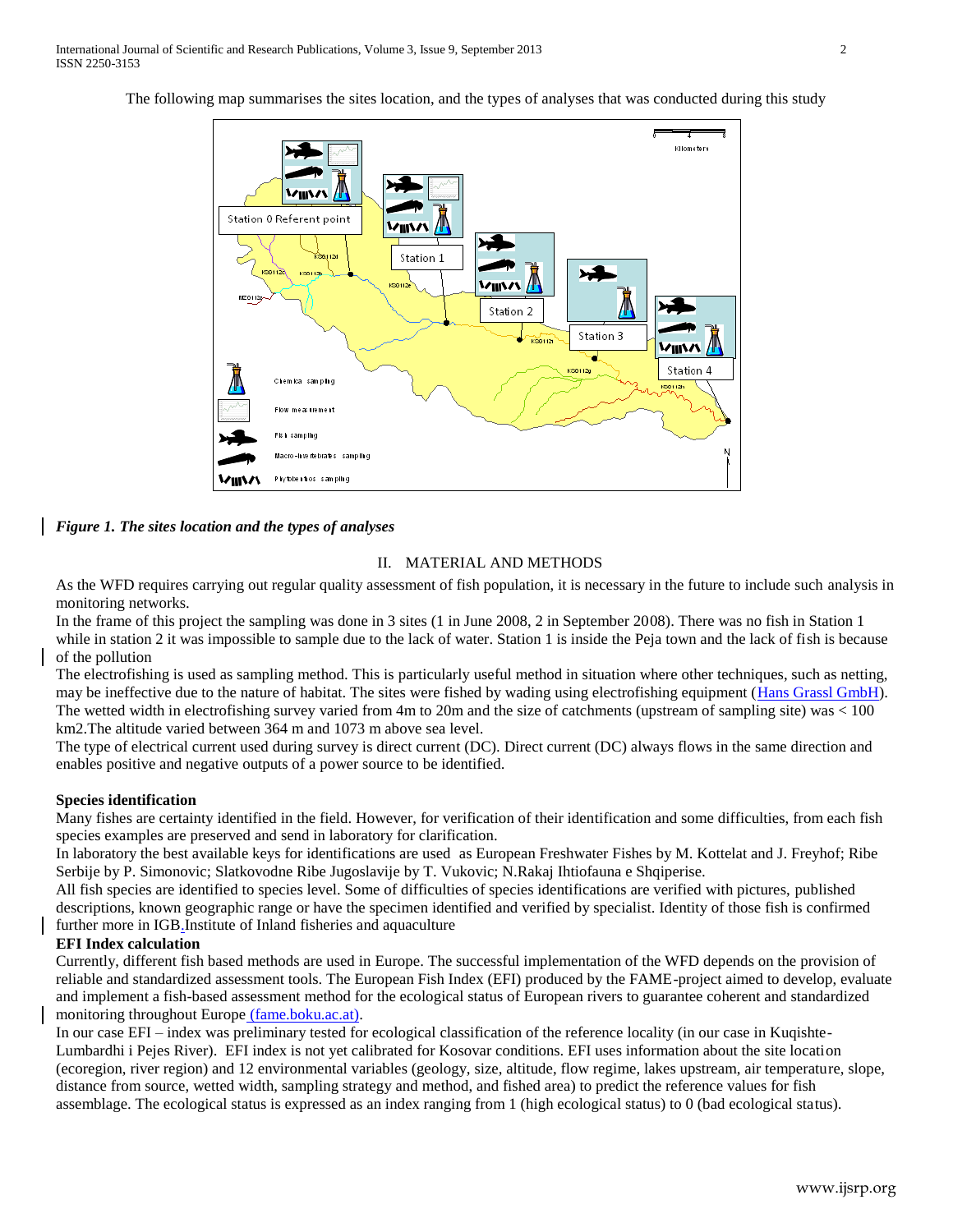## III. RESULTS

The results are presented for only three of general five study reaches. The reason for that is that in two study areas there was a lack of water and river bad was almost dry. There was no fish species in those reaches.

A list of species composition is completed. Altogether 9 fish species and lamprey (Eudontomyzon stankokaramani) were present in catch.

Within each sampling site the amount of species present varied between 1 species (in Sampling site 0), to 5 and 8 species in other two sampling sites. The other two sampling sites had rather similar fish assemblage structure. Sampling site 3 which is electrofished during September had the highest fish density of the entire electrofished river. This was mainly due to high density of Phoxinus lumaireul (59 samples) and Barbatula barbatula (22 samples).

The more detailed catch statistic for all sampling station is given in table 1.

#### Table 1: **Detail fish catch statistic for sampling station**

| <b>Fish species</b> | <b>Sampling</b> | <b>Sampling site</b>         | Number of          |  |
|---------------------|-----------------|------------------------------|--------------------|--|
|                     | <b>Date</b>     | <b>Station</b> code          | <i>individuals</i> |  |
| Salmo farioides,    | 05/09/2008      | 1 Rugova Valey               | 41                 |  |
|                     |                 | St.cod 0                     |                    |  |
| Chondrostoma        | 05/06/2008      | Grabanice e eperme           | 15                 |  |
| nasus               |                 | $St \text{ } cod \text{ } 4$ |                    |  |
|                     | 0506/2008       | Grabanice e eperme           | 18                 |  |
| Barbus rebeli       |                 | St cod 4                     |                    |  |
|                     | 05/09/2008      | Gllaviqica irrigation dam    | 5                  |  |
|                     |                 | $St \text{ } cod \text{ } 3$ |                    |  |
|                     | 0506/2008       | Grabanice e eperme           | 13                 |  |
| Leuciscus cephalus  |                 | $St. \text{cod } 4$          |                    |  |
|                     | 05/09/2008      | Gllaviqica irrigation dam    | 14                 |  |
|                     |                 | St. cod 3                    |                    |  |
| <i>Alburnoides</i>  | 05/06/2008      | Grabanice e eperme           | 10                 |  |
| bipunctatus         |                 | St.cod 4                     |                    |  |
| Pachychilon         | 05/06/2008      | Grabanice e eperme           | 11                 |  |
| pictum              |                 | St.cod 4                     |                    |  |
|                     | 0506/2008       | Grabanice e eperme           | $\mathcal{I}$      |  |
| <b>Barbatula</b>    | 05/09/2008      | Gllaviqica irrigation dam    | 22                 |  |
| barbatula           |                 | St. cod 3                    |                    |  |
|                     |                 |                              |                    |  |
| Rhodeus sericeus    | 0506/2008       | Grabanice e eperme           | $\mathcal{I}$      |  |
|                     |                 | St. cod 4                    |                    |  |
|                     | 05/09/2008      | Gllaviqica irrigation dam    | $\overline{3}$     |  |
|                     |                 | St. cod.3                    |                    |  |
| Phoxinus lumaireul  | 05/09/2008      | Gllaviqica irrigation dam    | 59                 |  |
|                     |                 | St.cod 3                     |                    |  |
| Eudontomyzon        | 0506/2008       | Grabanice e eperme           | $\mathfrak{Z}$     |  |
| stankokaramani      |                 | St. cod 4                    |                    |  |

In sampling station 0 which was selected as referent point the EFI index is equal with 0.51 which refer to good ecological status, in sampling station 3 the EFI index is 0,42 and this refers to moderate ecological status and by the end in station 4 EFI- index is 0.50 which points also good ecological status (Table 2).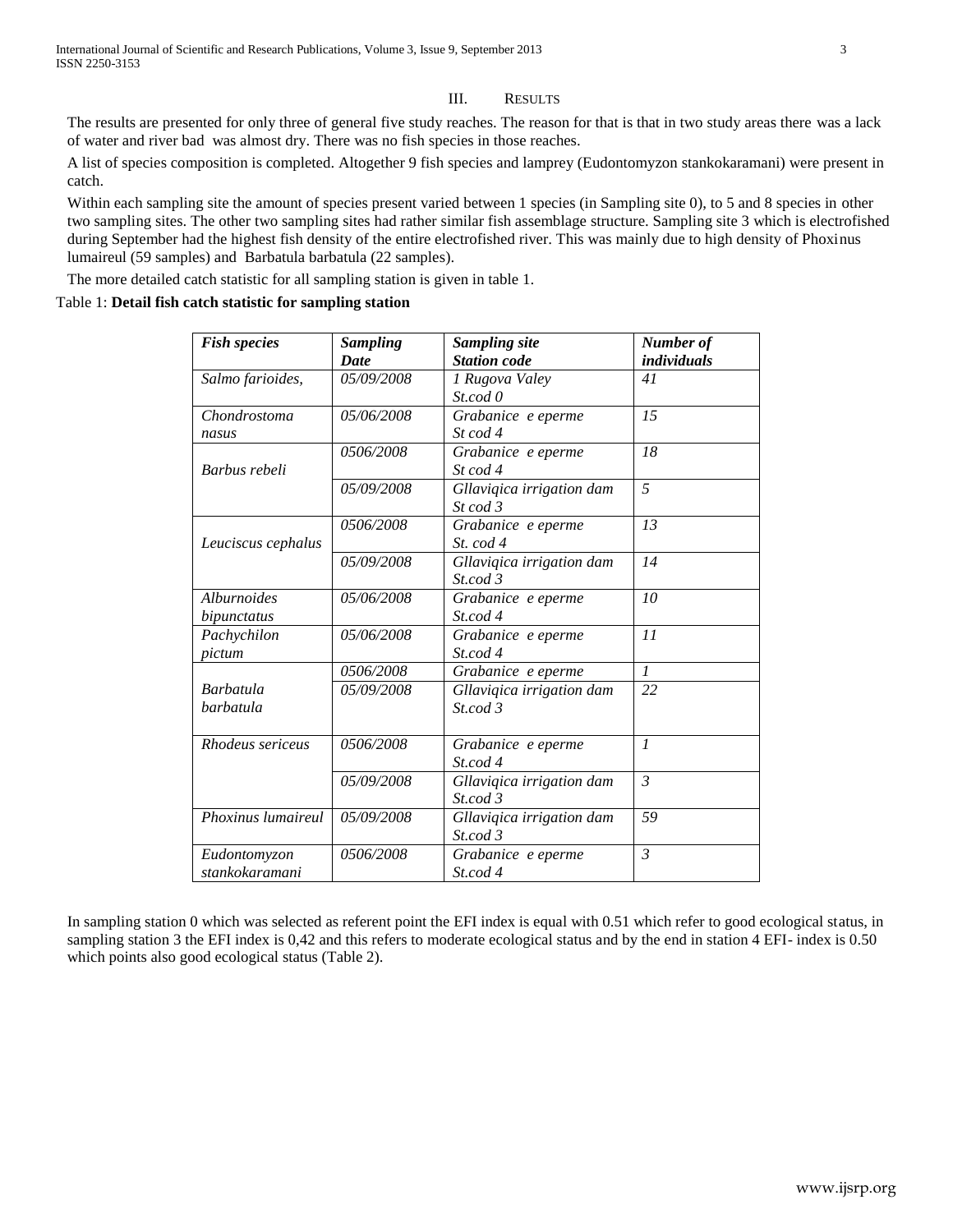# *Table 2: Calculation of EFI index*

| <b>Rivername</b>            | <i>Sitename</i> | <b>Date</b>             | $EFI$ - Index | <b>Status</b>   |
|-----------------------------|-----------------|-------------------------|---------------|-----------------|
|                             |                 | Saturday, September 06, |               |                 |
| Lumebardhi <u>i</u> Pejes   | Station 0       | 2008                    | 0.51          | Good            |
|                             |                 | Saturday, September 06, |               |                 |
| Lumebardhi - <i>i</i> Pejes | Station 3       | 2008                    | 0.42          | <b>Moderate</b> |
| Lumebardhi <i>i</i> Pejes   | Station 4       | Friday, June 06, 2008   | 0.5           | Good            |

The EFI should not be used (or only used with caution) in e.g. Mediterranean rivers with high proportion of endemic species or in the rivers of the south-eastern part of Europe which support fish communities that differ greatly in species composition. (FAME CONSORTIUM, 2004). In our case three species are not present in the species list of the software used to calculate EFI. For Barbus rebelli we have used corresponding value of another species of the same genus, Barbus meridionalis. The identity of the Phoxinus lumaireus populations from Drin drainages requires further investigation (Freyhof, J. & Kottelat, M. 2008) and thus for this specie we have used corresponding value of Phoxinus phoxinus. For Eudontomyzon stankokaramani which is endemic for Drini i Bardhe basin (Karaman 1974, Renaud 1982; Holci & Renaud 1986; Soric, 1998) to which belongs Lumbardhi i Pejes River and thus we have used corresponding value of a species from the same genus Eundontomyzon marinus.

However, concerning the fish composition, we have tried that fish species of Peja River-Drini I Bardh basin to categorize into ecological guild, which is also highly relevant for the river assessment according to the WFD (see table 3).

| Table 3. Ecological classification of fish species occurring in Peja River- Drini I Bardhe basin |  |  |  |
|--------------------------------------------------------------------------------------------------|--|--|--|

|                         | <b>Ecological guild</b> |               |                 |                  |                       |
|-------------------------|-------------------------|---------------|-----------------|------------------|-----------------------|
| <b>Fish species</b>     |                         |               |                 |                  |                       |
|                         | <b>Habitat</b>          | Reproduction  | <b>Trophic</b>  | <b>Migration</b> | <b>Migration</b> type |
|                         |                         |               | range           | distance         |                       |
| Petromyzonidae          |                         |               |                 |                  |                       |
| Eudontomyzon            | rheophilic              | lithophilic   | filtering       | Short/           | anadromus             |
| stankokaramani          |                         |               |                 | medium           |                       |
| <b>Salmonidae</b>       |                         |               |                 |                  |                       |
| Salmo farioides         | rheophilic              | lithophilic   | <i>Inverti-</i> | short            | anadromus             |
|                         |                         |               | piscivorus      |                  |                       |
| Cyprinidae              |                         |               |                 |                  |                       |
| Chondrostoma nasus      | rheophilic              | lithophilic   | herbivorus      | medium           | potamodromus          |
| Barbus rebeli           | rheophilic              | lithophilic   | invertivorus    | medium           | anadromus             |
| Leuciscus cephalus      | rheophilic              | lithophilic   | omnivorus       | short            | potamodromus          |
| Alburnoides bipunctatus | rheophilic              | lithophilic   | invertivorus    | short            | anadromus             |
| Pachychilon pictum      | rheophilic              | lithophilic   | omnivorus       | short            | potamodromus          |
| Rhodeus sericeus        | Indifferent             | ostracophilic | omnivorus       | short            | potamodromus          |
| Phoxinus lumaireul      | rheophilic              | lithophilic   | invertivorus    | short            | potamodromus          |
| <b>Balitoridae</b>      |                         |               |                 |                  |                       |
| Barbatula barbatula     | rheophilic              | psammophilic  | invertivorus    | short            | potamodromus          |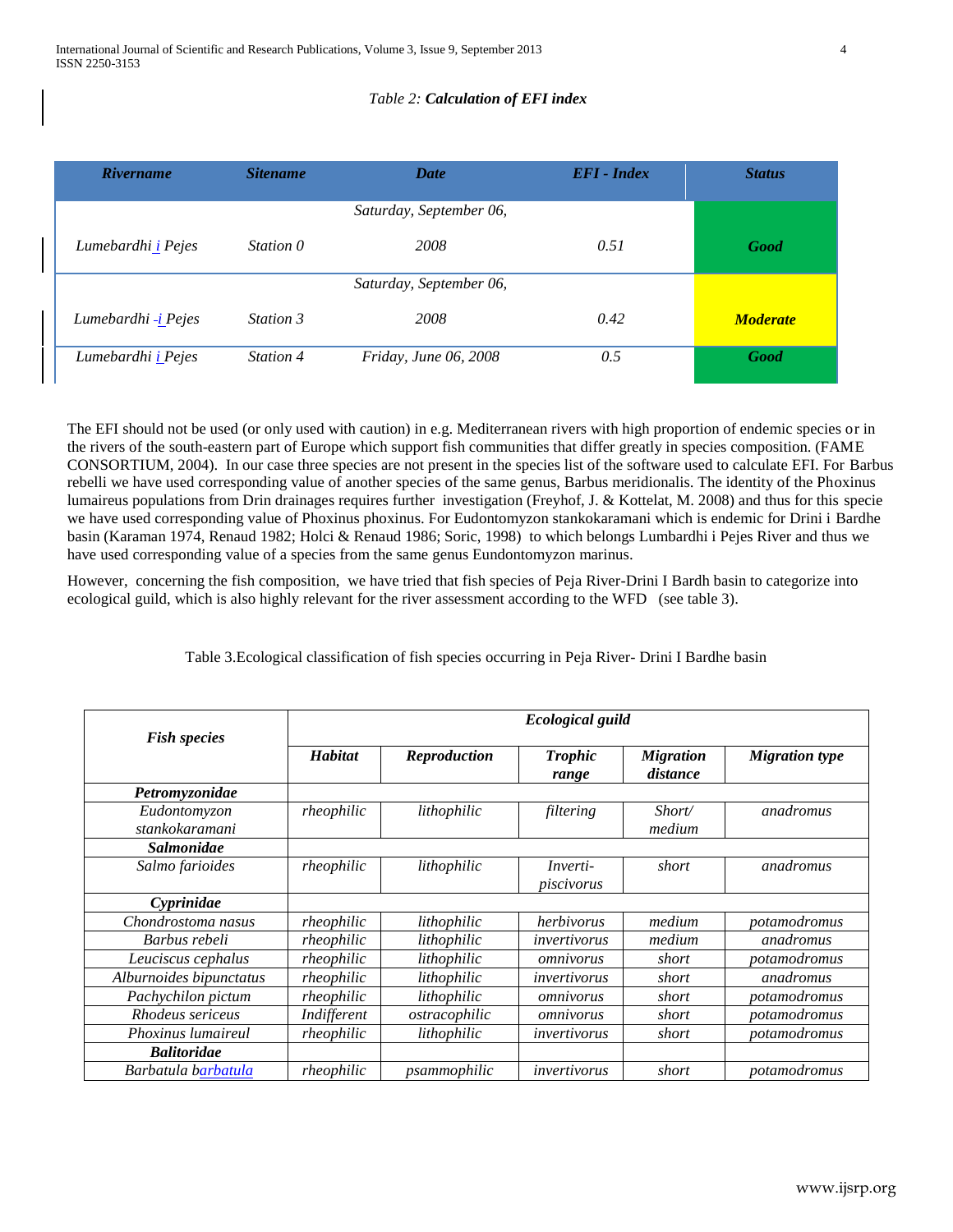Fish species are grouped according to there preference to flow conditions. Three major habitat guilds can be distinguished based on the degree of rheophilic behavior:

So, the sampling point 0 and 4 correspond with results coming up from EFI fish index; only reophilic fish species were found there. The indifferent species which are more tolerant to water conditions were found in sampling station 3 and, that also correspondent with findings of fish index results.

# IV. . DISCUSION AND CONCLUSIONS

The results of this research work, besides helping to use freshwater fish as ecological indicators in all Kosovo rivers, also illustrates some pressures that freshwater ecosystems suffer in this region. In two sites we were faced with drought events which have an negative consequence on the river and their biota The interpretation of drought is in fact to complicate because very accurate analysis could be necessary to know if the sites found dry usually are due to human or natural causes. Many authors suggest that restoration or preservation of native stream biota will require maintenance or restoration of natural flow regimes (Power at al. 1996; Stanford et al. 1996; Poff et al.1997). Therefore, in order to preserve the native biota it is necessary not only the absence of pollution in the water but also the river should have natural discharge and natural flow regime again. Consequently, comprehensive hydrological studies for all Kosovo rivers are needed and it is also urgent to apply the policies, strategies and managements to respect the natural stream flow regime. Only in this way we will be able to preserve the integrity of the ecosystem functioning of Kosovo streams and there biota.

Another of the great problems to develop metrics and EFI index in Kosovo rivers is lack of reference areas to test the metrics. Chovarec at all (2000) suggest that "reference condition is the state that has existed before the human interferences, or at least without human influences that have altered significantly their natural characteristics". Owen at al. (2001) considers that the "reference condition is when physical-chemical, hydromorphologic and biological values corresponding to the area without human alternation". So even the concept of reference condition is widely known and used, in our case study we have actually sampled from site that have not been influenced, or have been influenced only minimally, by humans (Karr & Chu 1999).

During this research it is shown that freshwater fish can be a valuable ecological indicator, so they could be used in all other Kosova rivers and streams. So we showed that fish provided different information than more traditional physicochemical or other biological indices.

As described in the WFD the terms "species composition", "species abundance" and "age structures" of the fish communities have to be taken into account for fish based river assessment. So, during this research the inventory list is fulfilled, and concerning abundance and age structure still it has to be discussed and decided which metrics will be taken and are more appropriate for Kosovo conditions.

Finally, the timing of the sampling is an important issue. Seasonal changes of fish assemblage composition are well known and verify during our sampling in early summer and autumn. Fishes reflect shift between winter and summer habitats. Therefore, a representative survey would require three surveys per year at different seasons, in small rivers at least two, one in spring and one in autumn.

# V. GET PEER REVIEWED

 Here comes the most crucial step for your research publication. Ensure the drafted journal is critically reviewed by your peers or any subject matter experts. Always try to get maximum review comments even if you are well confident about your paper.

#### **For peer review send you research paper in IJSRP format to [editor@ijsrp.org.](mailto:editor@ijsrp.org)**

# VI. IMPROVEMENT AS PER REVIEWER COMMENTS

 Analyze and understand all the provided review comments thoroughly. Now make the required amendments in your paper. If you are not confident about any review comment, then don't forget to get clarity about that comment. And in some cases there could be chances where your paper receives number of critical remarks. In that cases don't get disheartened and try to improvise the maximum.

# **After submission IJSRP will send you reviewer comment within 10-15 days of submission and you can send us the updated paper within a week for publishing.**

 This completes the entire process required for widespread of research work on open front. Generally all International Journals are governed by an Intellectual body and they select the most suitable paper for publishing after a thorough analysis of submitted paper. Selected paper get published (online and printed) in their periodicals and get indexed by number of sources.